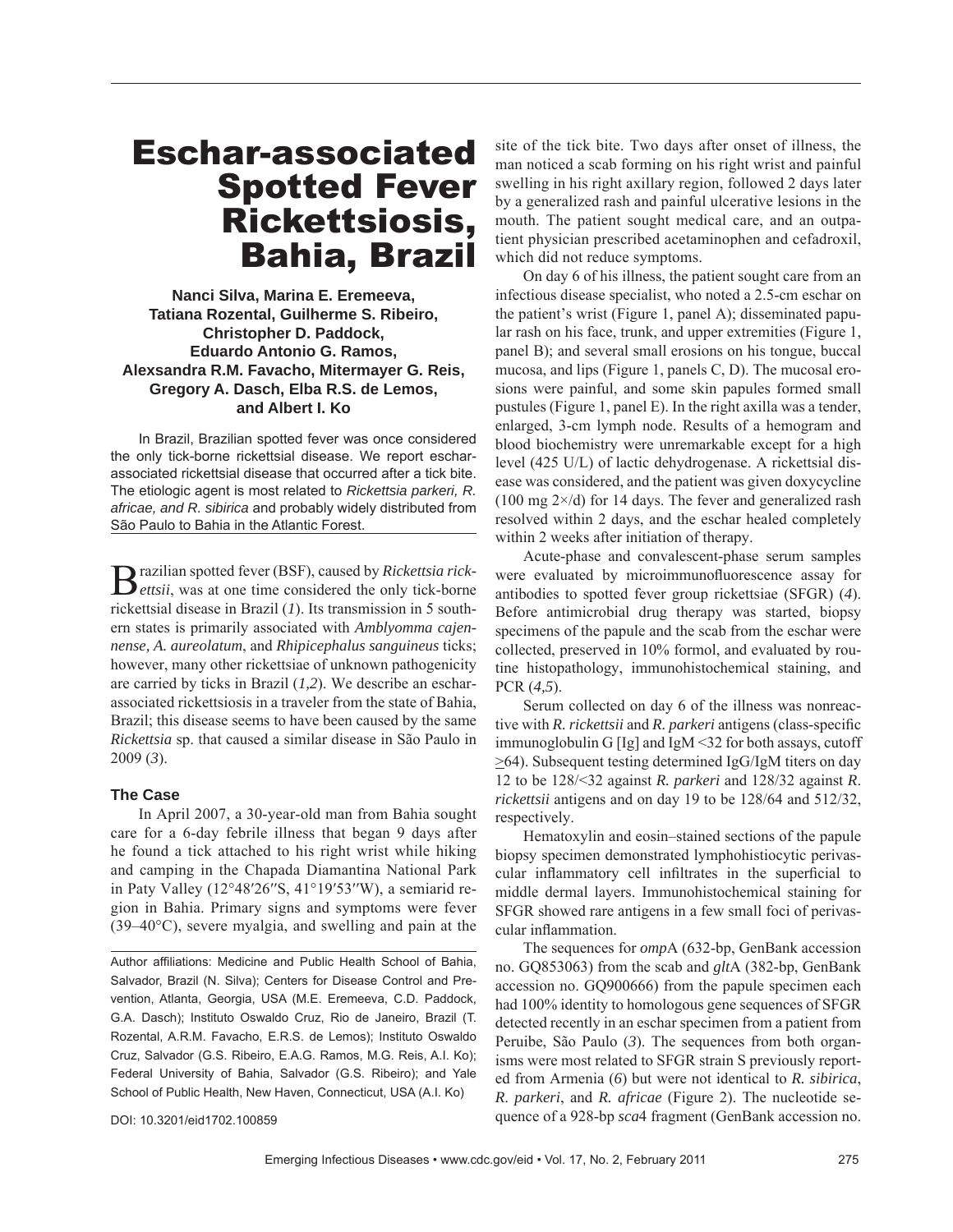## **DISPATCHES**



Figure 1. Lesions on day 6 of illness of patient with eschar-associated rickettsial disease, Bahia, Brazil, 2007. A) Eschar on right wrist; B) papular skin rash on left elbow; C) ulcerated lesion on lower lip; D) erosions on tongue mucosa; E) vesicular papular lesions on trunk.

GQ853064) had 99% identity to the homologous fragment of *R. parkeri* (GenBank accession no. AF155059), and the conserved 17-kDa protein gene amplicon (GenBank accession no. GQ853062) was similar to those of many SFGR.

## **Conclusions**

During the past decade, many newly identified tickborne rickettsiae from South America have been described (*1,2*), including *R. parkeri*, *R. massiliae*, *R. amblyommii*, *R. bellii*, and other *Rickettsia* spp. of unknown pathogenicity. We describe another confirmed case of a novel escharassociated SFGR disease in Brazil.

Development of an eschar is a characteristic manifestation of rickettsioses caused by *R. parkeri,* 364D *Rickettsia*, and *R. massiliae* (*4,7*). Possible eschar formation in association with Rocky Mountain spotted fever has been reported (*8*), but this manifestation does not seem to be a hallmark of disease caused by *R. rickettsii* or of other rickettsioses in Brazil and South America (*2*). BSF has been most often confirmed solely by serologic testing; however, atypical clinical manifestations, including eschar formation and lymphadenopathy, have been described (9–12). Lymphadenopathy and ulcers on the oral mucosa, as found for this patient, have been found in patients with rickettsiosis caused by *R. parkeri* and African tick bite fever (caused by *R*. *africae*) (*4,13*) but not in the index case-patient from São Paulo (*3*), who seemed to have less severe clinical manifestations than the patient described in this report.

In the scientific literature from Brazil, the earliest reference to an eschar in a suspected case of BSF was in 1932 (*12*). Subsequent eschar-associated cases have been identified in regions where BSF is endemic (e.g., the states of Minas Gerais, Rio de Janeiro, and Espirito Santo) (*9–11*) and in regions where it is not endemic (e.g., states of Santa Catarina, situated along the Argentina border, and Bahia [14], where the case reported in this article occurred). Furthermore, clinical descriptions of eschar-associated rickettsioses in Brazil have been reported from BSF-endemic areas with large populations of *A. dubitatum* ticks but no known *A. triste* ticks, which are recognized vectors of *R. parkeri* in southern Brazil (*15*). Although *A. dubitatum*, a human biting tick that is highly prevalent in many BSFendemic areas (*2*), is a potential candidate for transmission of *R. parkeri* to humans in Brazil, this tick species and its vertebrate hosts, capybaras, have not yet been described in the Paty Valley, Bahia, where the patient acquired the rickettsial infection. Unfortunately, the ticks causing both cases in São Paulo and Bahia were not available for identification.

The taxonomic status of the etiologic agent of this novel rickettsiosis in Brazil cannot be definitively determined until it is isolated. On the basis of the available genetic information presented here and elsewhere (*3*), the pathogen detected in the cutaneous lesion of the patients from Bahia and São Paulo is equally distant from *R. africae*, *R. parkeri*, and *R. sibirica*. Each of these 3 SFGR is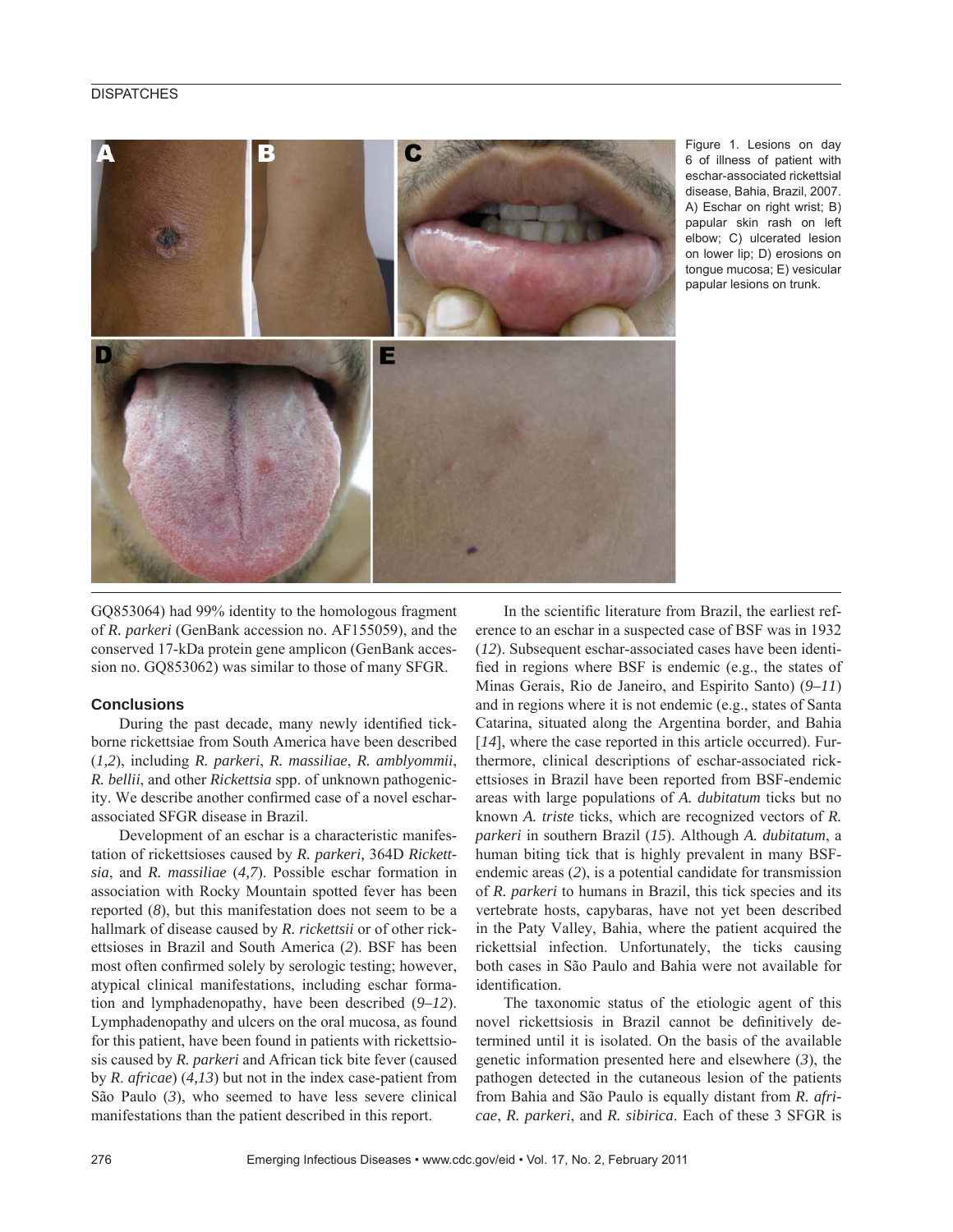among species long accepted by International Committee of Systematics of Prokaryotes, and this status is consistent with their long evolutionary divergence and differences in their vectors and geographic distributions. Molecular confirmation can and must therefore be used to identify new



Figure 2. Genetic relationships of the spotted fever group rickettsiae (SFGR) detected in tissue of patient with eschar-associated rickettsial disease, Bahia, Brazil, 2007. Sequence comparison was conducted with MEGA version 4 (www.megasoftware.net). The phylogenetic optimal tree was inferred by using the neighborjoining method, and distances were evaluated by implementing the Kimura 2-parameter model of substitution (sum of branch length = 0.58588522). In total, 323 nt sites of *glt*A and 401 nt sites of *omp*A were concatenated and evaluated; primer sequences and sites containing gaps and deletions were excluded from the analysis. Statistical reliability of the tree is based on 1,000 bootstrap replicates; only bootstrap values >50 are shown above the branches. The corresponding sequences of reference species and isolates were obtained from the National Center for Biotechnology Information GenBank database. A) Genetic association of *Rickettsia* sp. Bahia and other previously characterized SFGR; B) expanded tree of relationships among new SFGR to *R. africae*, *R. parkeri*, *R. sibirica*, *Rickettsia* sp. S and Atlantic Forest. Scale bars indicate nucleotide substitutions per site.

rickettsial agents because they cannot be identified by clinical case presentations or serologic analyses. Additional efforts will be required to establish the full genetic diversity and range of tick and animal reservoirs of SFGR in Brazil and to determine the prevalence and clinical presentations of different rickettsioses in humans. Clinicians should be alert for tick-borne infectious diseases resulting from ecotourism activities, especially in parks and ecologic reserves in the areas of the Atlantic Forest and other areas of Brazil where many rickettsiae-infected ticks have been identified and most BSF cases have been reported.

#### **Addendum**

Since submission of this article, recent investigation in Brazil has identified *A. ovale* ticks as potential vectors for the spotted fever group *Rickettsia* sp. described here (*16*).

#### **Acknowledgments**

We thank Alexandro Guterres and Joseph Singleton for conducting serologic assays.

Dr Silva is an infectious disease physician at the Medicine and Public Health School of Bahia, Salvador, Brazil. Her research interests focus on infections caused by obligate intracellular parasites.

## **References**

- 1. Parola P, Labruna MB, Raoult D. Tick-borne rickettsioses in America: unanswered questions and emerging diseases. Curr Infect Dis Rep. 2009;11:40–50. DOI: 10.1007/s11908-009-0007-5
- 2. Labruna MB. Ecology of *Rickettsia* in South America. Ann N Y Acad Sci. 2009;1166:156–66. DOI: 10.1111/j.1749-6632.2009.04516.x
- 3. Spolidorio MG, Labruna M, Mantovani E, Brandao P, Richtzenhain L, Yoshinari N. Novel spotted fever group rickettsiosis, Brazil. Emerg Infect Dis. 2010;16:521–3. DOI: 10.3201/eid1603.091338
- 4. Cragun WC, Bartlett BL, Ellis MW, Hoover AZ, Tyring SK, Mendoza N, et al. The expanding spectrum of eschar-associated rickettsioses in the United States. Arch Dermatol. 2010; Epub ahead of print. DOI: 10.1001/archdermatol.2010.48
- 5. Eremeeva ME, Bosserman EA, Demma LJ, Zambrano ML, Blau DM, Dasch GA. Isolation and identification of *Rickettsia massiliae* from *Rhipicephalus sanguineus* ticks collected in Arizona. Appl Environ Microbiol. 2006;72:5569–77. DOI: 10.1128/AEM.00122-06
- 6. Eremeeva M, Balayeva N, Roux V, Ignatovich V, Kotsinjan M, Raoult D. Genomic and proteinic characterization of strain S, a rickettsia isolated from *Rhipicephalus sanguineus* ticks in Armenia. J Clin Microbiol. 1995;33:2738–44.
- 7. Garcia-Garcia JC, Portillo A, Núñez M, Santibáñez S, Castro B, Oteo J. A patient from Argentina infected with *Rickettsia massiliae.* Am J Trop Med Hyg. 2010;82:691–2. DOI: 10.4269/ajtmh.2010.09- 0662
- 8. Walker DH, Gay RM, Valdes-Dapena M. The occurrence of eschars in Rocky Mountain spotted fever. J Am Acad Dermatol. 1981;4:571–6. DOI: 10.1016/S0190-9622(81)70059-8
- 9. Angerami RN, Resende MR, Feltrin AF, Katz G, Nascimento EM, Stucchi RS, et al. Brazilian spotted fever: a case series from an endemic area in southeastern Brazil: clinical aspects. Ann N Y Acad Sci. 2006;1078:252–4. DOI: 10.1196/annals.1374.044